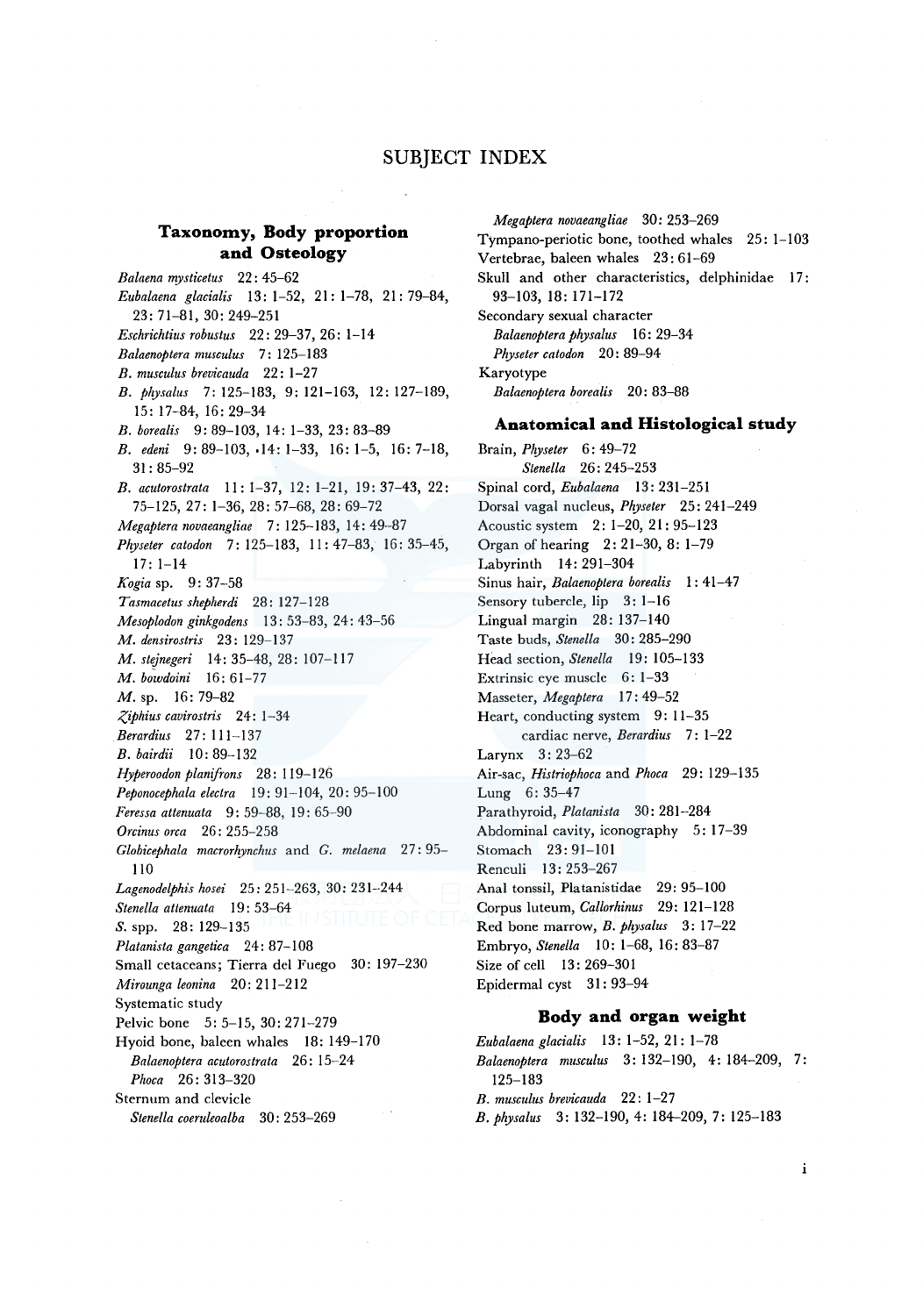ii

*B. horealis* 4: 1-13 *B. edeni* 10: !33-141 *B. acutorostrata* 22: 75-125 *Megaptera noveangliae* 7: 125-183, 14: 49-87 *Physeter catodon* 4: 1-13, 7: 125-183 *Mesoplodon ginkgodens* 24: 43-56 *Lagenodelphis hosei* 25: 251-263 *Stenella attenuata* 26: 157-226 *Platanista gangetica* 24: 87-108, 26: 265-270 *Pontoporia hlainvillei* 26: 265-270 *Mirounga leonina* 20: 211-212 *Dugong dugon* 31: 129-132

## **Age determination**

- Crystalline lens 3: 132-190, 4: 115-161 Baleen plates 4: 162-183, 6: 133-152 Ear plug 12: 23-32, 14: 107-135, 17: 37-48, 18: 29-48 Baleen whales 7: 87-119 *Balaenoptera physalus* 13: 155-169, 18: 49-88, 20: 17-82
- *Physeter catodon* 13: 135-153, 17: 15-35, 20: 1-16
- *Berardius bairdii* 29: 1-20
- *Stenella coeruleoalha* 8: 133-1461 24: 57-79, 28: 73- 106, 29: 21-48
- *S. attenuata* 26: 157-226, 28: 73-106
- *Platanista gangetica* 24: 87-108
- *Pontoporia hlainvillei* 31 : 45-67
- *Callorhinus ursinus* 17: 191-195
- *Dugong dugon* 30: 301-310

#### **Population study**

- *Euhalaena glacialis* 13: 1-52, 21 : 1-78 *Eschrichtius robustus* 5: 71-79, 13: 201-205, 22: 29-
- 37, 22: 39-43, 26: 1-14 *Balaenoptera musculus* 3: 132-190, 4: 27-113, 5: 91-
- 167, 6: 73-131, 7: 125-183, 8: 147-213
- *B.physalus* 3: 119-131, 3: 132-190, 4: 27-113, 5: 91-167, 6: 73-131, 7: 125-183, 8: 147-213, 11: 85-98, 12: 103-125, 13: 97-133, 13: 155-169, 15: 85-142, 17: 53-65, 18: 1-27, 18: 49-88
- *B. horealis* 3: 119-131, 4: 27-113, 9: 89-103, 22: 63-74
- *B. edeni* 3: 106-118, 3: 119-131, 9:89-103, 9: 165-177, 10: 79-87, 14: 1-33, 16: 7-18, 28: 1- 35, 30: 291-300
- *B. acutorostrata* 11: l-37, 11: 181-189, 19: 37-43, 22: 75-125, 37-59
- *Megaptera novaeangliae* 4: 27-113, 6: 73-131, 7: 125-183, 8: 81-102, 8: 147-213, 14: 49-87, 15: 1-16, 16: 19-28, 29: 59-85, 30: 245-247

```
Physeter catodon 3: 106-118, 3: 119-131, 4: 27-113,
```
6: 153-165, 7: 121-124, 7: 125-183, 8: 147-213, 10: 143-149, 11: 39-46, 13: 135-153, 17: 15-35, 19: 1-35, 20: 1-16, 23: 1-25 *:(,iphius cavirostris* 10: 89-132, 24: 35-41 *Berardius* 27: 111-137 *B. hairdii* 10: 89-132, 13: 213-214, 23: 111-122, 29: 1-20 *Orcinus orca* 13 : 85-96 *Glohicephala macrorhynchus* and *G. melaena* 27: 95- 110 *Stenella coeruleoalba* 12: 191-192, 22: 159-162, 24: 57-79, 26: 227-243, 28: 73-106, 29: 21-48, 30: 65-115 *S. attenuata* 26: 157-226, 26: 227-243, 28: 73-106 *Lagenodelphis hosei* 30: 231-244 *Phocoenoides dalli* 30: 1-64 *Neophocaena phocaenoides* 31 : 1-44 *Platanista gangetica* 24: 87-108, 24: 109-115, 27: 81-94, 29: 87-94 *Pontoporia blainvillei* 31 : 45-67 School, baleen whales 18: 89-110 Corpora albicantia 18: 123-148 Virginal band  $21:85-94$ Counting and measuring, baleen and ventral grooves 25: 279-292 Baleen, function 28: 37-55 Underwater sound 23: 123-128 Epimeletic behavior 28: 141-143 Marking dolphin 20: 101-107, 24: 81-85 Human activity disturbing whales 29: 113-120 History, whaling 21: 125-129 Colar pattern, *Phoca* 25: 301-310 Growth, *Phoca* 24: 127-144 Pelage, *Historiophoca* 28: 187-197 Occurrence, phocid seals 28: 175-185 Distribution, *Phoca* 31: 105-119 *Dugong* 31: 133-141 Diving depth, *Callorhinus* 24: 145-148 Wandering speed, *Erignathus* 31: 121-123 Serology 7: 69-77, 8: 103-125, 9: 105-120, 11: 85-98. 13: 171-184, 14: 89-100, 14: 101-106, 15: 85-142, 17: 53-65, 17: 67-77, 18: 1-27

### **Food and feeding**

- (See also population study)
- Baleen whales 5: 81-90, 12: 33-89, 13: 193-199, 14: 149-290, 16: 89-103, 17: 157-170, 19: 45-51, 20: 109-155
- *Balaenoptera horealis* 22: 127-152, 22: 153-158, 25: 219-236, 26: 25-144
- *B. edeni* 7: 79-85, 29: 49-58
- *Megaptera novaeangliae* 31 : 69-83